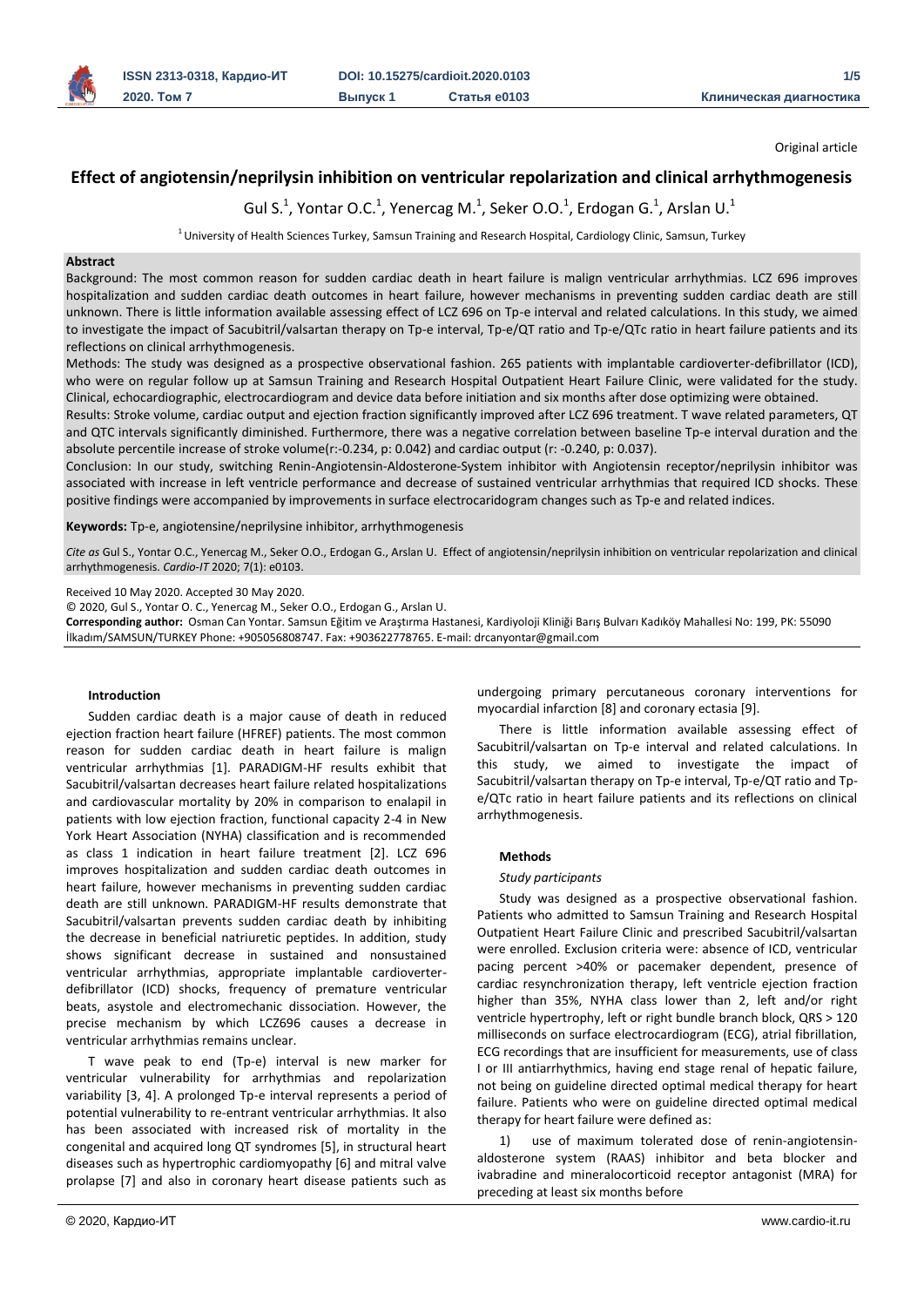

2) any therapeutical intervention was not expected for following at least six months

### *Study Protocol*

From January 2017 to January 2020, 265 patients, who were on regular follow up at Samsun Training and Research Hospital Outpatient Heart Failure Clinic, were validated for study. After exclusions, remaining 76 patients were enrolled and analyzed (*figure 1*). As a general rule, all patients' RAAS inhibitors were stopped before Angiotensin Receptor/Neprilysin Inhibitor (ARNI) initiation and started with low dose (24/26 mg) for two weeks and then titrated to the maximum dose if tolerated. All patients' index (just before ARNI initiation) and follow up (at 9th month of ARNI initiation) ECGs and echocardiograms (ECHO) and ICD interrogation reports, blood chemistry and full blood count records, medications were obtained. The local institutional ethics committees reviewed and approved the study protocol. All procedures were carried out in accordance with the Declaration of Helsinki (2000).

### *Electrocardiography*

 A 12‑lead surface ECG (Nihon Kohden Corporation, Cardiofax M Model ECG-1250, Tokyo, Japan) was performed in the supine position, with a 25 mm/s paper speed and a voltage of 10 mm/s, at the beginning of the therapy and on the 9th month. All of the ECG papers were scanned and transferred to the digital media, and the digital records were analyzed under ×400% magnification in a personal computer.



Patients having U wave and biphasic or negative T wave were excluded. Measurements were performed by two different cardiologists who were blinded to the patient data via using software after ×400% magnification. The QT interval was measured from the beginning of the QRS complex to the end of the T wave and also corrected QT (QTc) was calculated by using Bazett's formula (QTc = QT/ RR interval) [10]. Tp-e is measured from the peak of the T wave to the end of the T wave and it was performed from the precordial leads and an average value of at least two readings was calculated for each lead and measurement. QTc intervals were obtained using Bazett's formula (QTc = QT/RR−2). Then, Tp-e, Tp-e/QT, Tp-e/QTc were calculated.

 All measurements were taken separately by two different cardiologists who were blind to the clinical and laboratory signs of the patients, and the mean values were transferred to database. The interobserver and intraobserver coefficients of variation were 3.2% and 2.4%, respectively.

# *Transthoracic Echocardiogram*

 A complete transthoracic echocardiography study was performed using the GE Vivid E95 ultrasound system, with a frame rate of more than 60 frames/sec, before starting LCZ696 and at 9th month of therapy.

Left ventricular end-diastolic diameter (LVEDD), left ventricular end-systolic diameter (LVESD), interventricular septum (IVS) thicknesses and left atrial diameter (LAD) were measured from the parasternal long-axis view. Left ventricular ejection fraction (LVEF) was calculated by using the modified Simpson's method from the apical 4-chamber view. Stroke volume was calculated by using measured left ventricle outflow tract area and left ventricle outflow velocity. Estimated cardiac output was calculated by using following formula: Cardiac output= (Stroke volume x resting heart rate)/1000. The operator was blinded to previous LVEF and clinical data.

#### *ICD interrogation data*

All patients' ICDs were interrogated with manufacturers' device routinely. Interrogation reports at least six months before and nine months after therapeutic intervention were obtained from routine device follow up. If there were any shock applied by device, number of shocks were noted and electrograms were printed and kept for further analysis.

#### *Statistical analysis*

Parametric data were expressed as mean (Standard deviation), and categorical data as percentages. SPSS 16.0 (SPSS, Inc., Chicago, Illinois, USA) was used to perform statistical procedures.

Baseline continuous clinical variables were expressed as percentages. Change in parametric data was compared using paired samples T test. Temporal change of parametric data were evaluated by Wilcoxon signed rank test and nonparametric data of NYHA functional class was evaluated by chi square test. A p value ≤0.05 was accepted significant.

# **Results**

Mean age for all participants was 66.8±8. Maximum tolerated dose for ARNI was found to be 50 milligrams (mg) in 39 (51,3%) patients and 100 mg in 37 (48,7%) patients (for all patients mean dose 74,3±25,1 mg, median dose 50 mg) . Other baseline characteristics are demonstrated in *table 1*.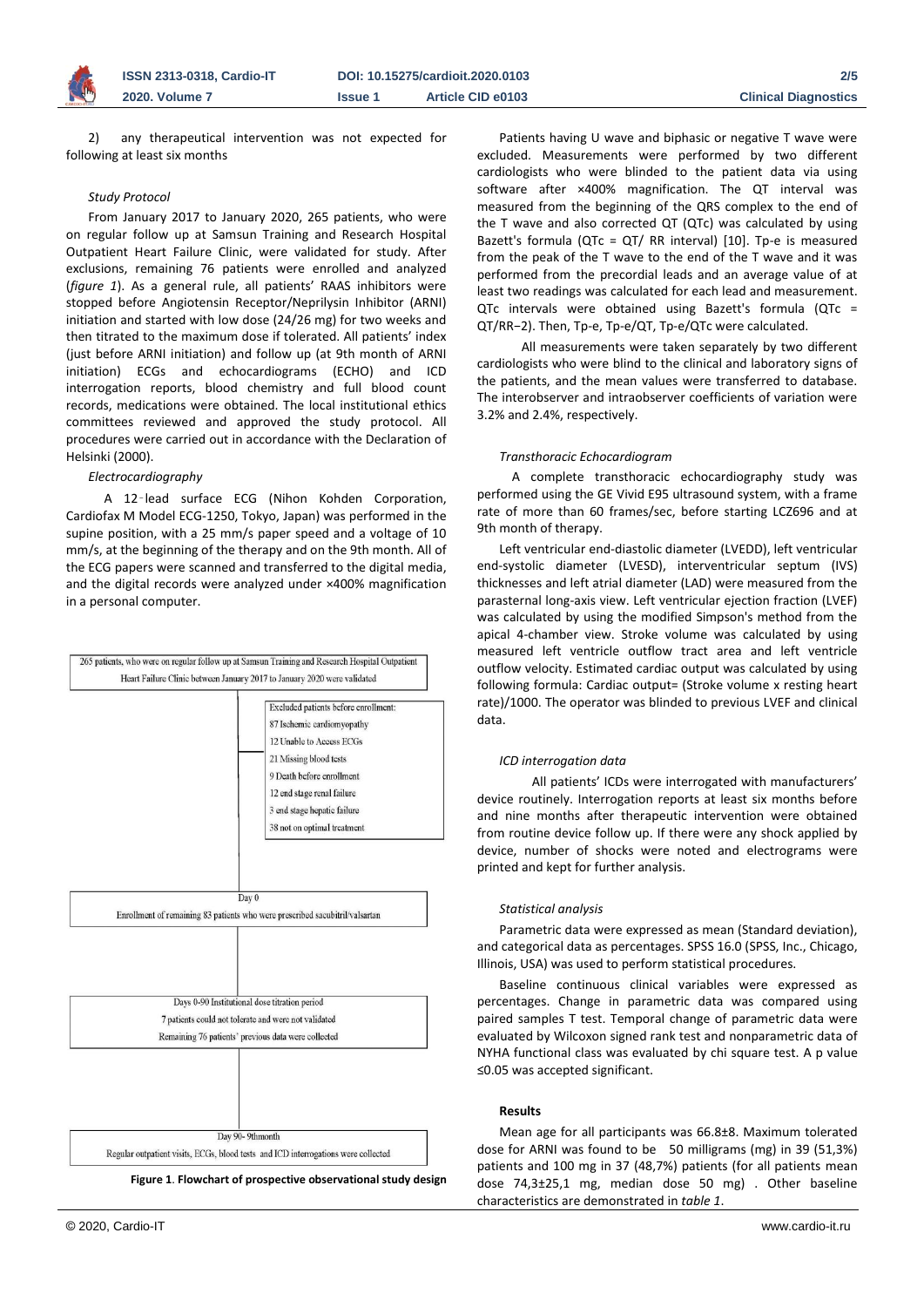

**Table 1. Baseline characteristics of patient group**

| Parameter                           | n, (%)    |
|-------------------------------------|-----------|
| Male gender                         | 56 (73.7) |
| <b>Diabetes</b>                     | 35 (46.1) |
| Smoker                              | 39 (51.3) |
| Hypertension                        | 46 (60.5) |
| Hyperlipidemia                      | 47 (61.8) |
| Ischemic etiology for heart failure | 53 (69.7) |
| Mineralocorticoid antagonist usage  | 47 (61.8) |
| Beta blocker usage                  | 72 (94.7) |
| Ivabradine usage                    | 39 (51.3) |
| Device brand: Medtronic             | 40 (52.6) |
| Device brand: Boston Scientific     | 19 (25.0) |
| Device brand: st. Jude Medical      | 17 (22.3) |

Functional class distribution before ARNI was II-14 (18%), III-55 (72%) and IV- 7 (9%) whereas it was II-30 (39%), III-44 (57%) and IV- 2 (2%) with a significant improvement (p<0.001). Temporal change of parameters such as ejection fraction, stroke volume, cardiac output and other relevant ECG parameters were listed in *table 2*. Stroke volume, cardiac output and ejection fraction were

significantly improved after ARNI treatment. T wave related parameters and QT and QTC interval were significantly diminished (*Table 2*). Baseline Tp-e decrease from 90.9±5.0 to 71.8±2.9 (p<0.001). Baseline Tp-e/QT and Tp-e/QTc ratios were also signicantly improved, from 0.20±0.01 to 0.16±0.00 and from 0.19±0.01 to 0.15±0.00, respectively (p<0.001 for each). Furthermore, there was a negative correlation between baseline Tp-e interval duration and the absolute percentile increase of stroke volume(r:-0.234, p: 0.042) and cardiac output (r: -0.240, p:0.037).

Device interrogation results also showed significant decrease in arrhythmias at ninth month after beginning of ARNI treatment. Before ARNI initiation, total amount of patients with arrhythmias were 32 (42.1%). Twelve patients had ICD shocks for ventricular fibrillation, 9 patients had shocks for sustained ventricular tachycardia, and 11 patients had self terminating ventricular tachycardia without ICD intervention. During ARNI treatment period, 23 (30.3%) patients had arrhythmia episodes which was consisted of 7 patient with ICD shocks for ventricular fibrillation, 5 patient with ICD shocks for ventricular tachycardia and 11 patients with self terminating ventricular tachycardia. Arhythmşa burden was significantly decreased with ARNI treatment (*Table 2*).

# **Discussion**

Our findings demonstrated that Sacubitril/valsartan therapy, on top of guideline directed optimal medical treatment, improves Tp-e related indices on surface ECG. Another important finding is, there was a significant decrease in appropriate ICD shocks during the Sacubitril/valsartan treatment period. It is plausible to suggest that positive effect on repolarization may lead to an arrhythmic improvement.

Angiotensin receptor/neprilysin inhibitor (ARNI) modify effects of multiple endogenous vasoactive peptides, resulting in vasodilation, natriuresis, and inhibition of maladaptive ventricular remodelling [2]. Drugs that have potential to block the rapid component of the delayed rectifier potassium channel (IKR) coded by human Ether-à-go-go related gene (hERG) can prolong QTc, which may lead to increased susceptibility to cardiac arrhythmias, notably Torsades de Pointes [11-13].

| <b>Parameters</b>      | <b>Before</b>   | After           | p value |
|------------------------|-----------------|-----------------|---------|
| LVEF (%)               | $29.1 \pm 4.1$  | $30.5 \pm 4.6$  | 0.004   |
| Stroke volume (ml)     | $38.6 \pm 7.2$  | $41.9 + 6.3$    | < 0.001 |
| Cardiac output (L/min) | $2.6 + 0.4$     | $2.9 + 0.4$     | < 0.001 |
| Heart rate (bpm)       | $69.5 \pm 6.4$  | $69.5 \pm 5.1$  | 0.951   |
| ICD shocks (n)         | $0.5 \pm 0.7$   | $0.3 + 0.4$     | 0.023   |
| QT (msec)              | $452.1 \pm 8.9$ | $449.7 + 8.7$   | < 0.001 |
| QTc (msec)             | $470.0 \pm 0.2$ | $467.7 + 9.8$   | < 0.001 |
| Tp-e (msec)            | $90.9 + 5.0$    | $71.8 \pm 2.9$  | < 0.001 |
| Tp-e/QT ratio          | $0.20 \pm 0.01$ | $0.16 \pm 0.00$ | < 0.001 |
| Tp-e/QTc ratio         | $0.19 + 0.01$   | $0.15 \pm 0.00$ | < 0.001 |

**Table 2. Echocardiographic and electrocardiographic parameters** 

**before and after sacubitril/valsartan initiation**

ICD: Implantable cardioverter defibrillator, LVEF; left ventricle ejection fraction, mm: millimeter, msec: millisecond, QTc; corrected QT, LVEDD: left ventricle end-diastolic diameter, LVESD; left ventricle end-systolic diameter, Tp-e: T wave peak to end interval. Data are presented as means  $±$  SD.

For this reason, drugs for heart failure are meticulously examined if they show a QT prolonging affect. Angiotensin II prolongs action potential duration probably by inhibiting fast activating components of potassium channels [14]

Nonetheless, clinical and experimental studies indicate that use of RAAS inhibitors have beneficial effects on QT interval [14] In some of in vitro studies regarding QT prolonging effects of sacubitril, potassium channel blocking action of the drug was not found to be associated with QT prolongation [15]. Furthermore, several studies on dogs and primates were unable to show a QT prolonging effect of sacubitril and metabolites [15]. Thomas et al. presented that even supratherapeutic doses of sacubitril (1200 mg) did not differ from therapeutic doses (400 mg) in terms of effect on QT interval [15]. Nonetheless, clinical and experimental studies indicate that use of RAAS inhibitors have beneficial effects on QT interval Similarly, our findings showed that after switching RAAS inhibitors with Sacubitril/valsartan combination, QT, and QTc intervals significantly got shortened (*Table 2*). This superior effect of ARNI in comparison to RAAS inhibitors affect may be a sum of many indirect factors, presumably may be a result of better left ventricle remodelling [16].

QT interval is a rather dynamic course that is the sum of ventricular depolarization and repolarization duration. Many factors such as electrolyte imbalance (potassium, magnesium, calcium), acidosis, several genetic diseases, drugs, and accompanying heart diseases contribute to changes in QT interval [17, 18]. Recent studies indicated that Tp-e interval, which is the interval between the peak and the end of T wave on ECG can be used as an index of total (transmural, apico-basal, and global) dispersion of repolarization [19, 20] Also, increased Tp-e interval might be a useful index to predict ventricular tachyarrhythmia and cardiovascular mortality [21-23]. Recently, a new index, the Tpe/QT ratio has been suggested to be a more accurate measure for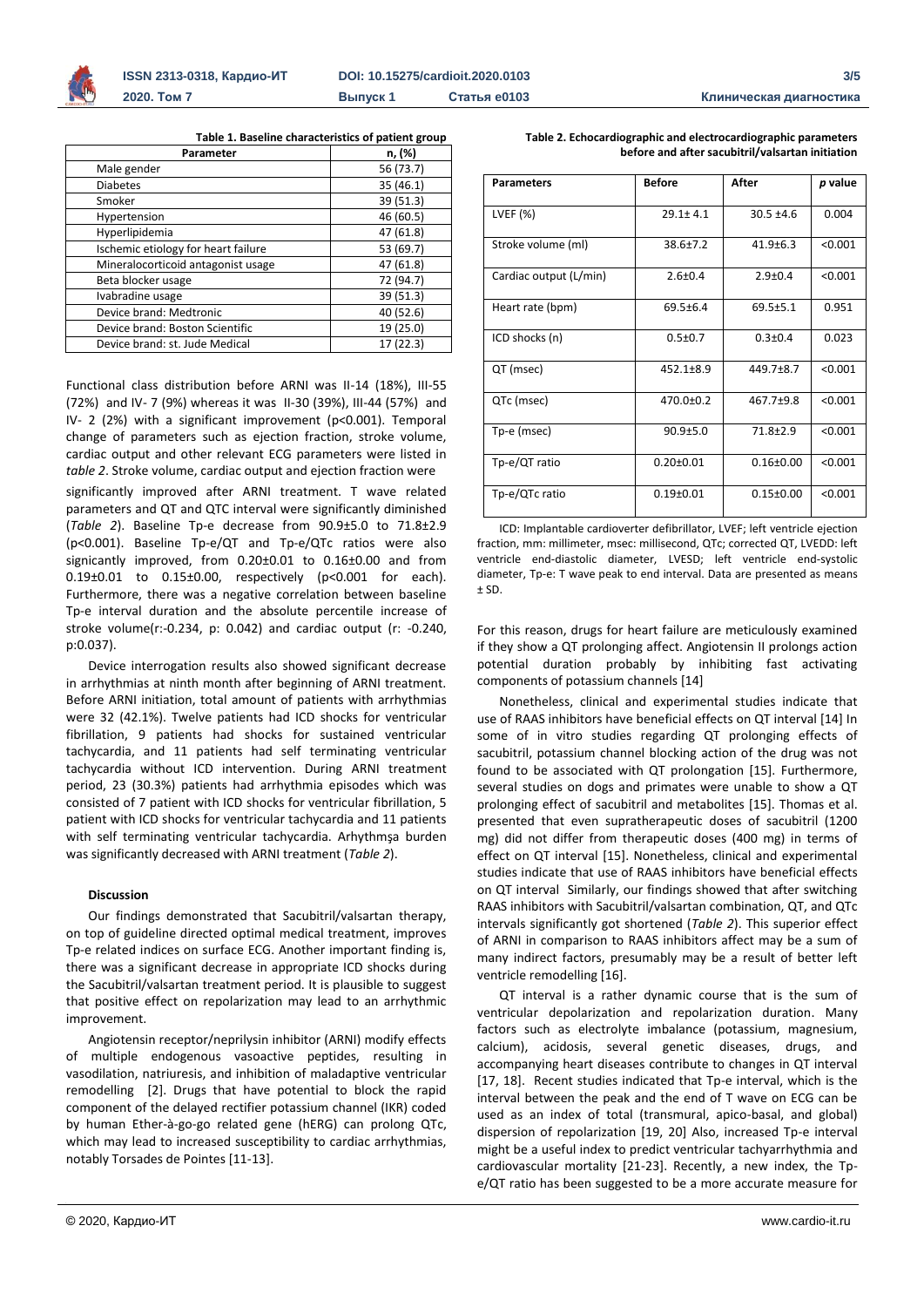

the dispersion of ventricular repolarization compared to QT, QTc and Tp-e intervals which is independent of alterations in heart rate [24]. Changes in these indices are frequent in many cardiac diseases and show increased susceptibility for ventricular arrhythmias [25, 26]. Our main finding was significant decrease in Tp-e interval and Tp-e/QT, Tp-e/QTc after switching with sacubitril/valsartan combination (*Table 2*).

In their study Sen et al. [27] demonstrated that Tp-e interval length and ischemic etiology for heart failure were independent predictors of appropriate shocks in patients who underwent ICD implantations for primary protection. De Diego et al. demonstrated that Angiotensin-neprilysin inhibition decreased ventricular arrhythmias and appropriate ICDs shocks in heart failure with reduced ejection fraction patients under home monitoring as compared to angiotensin inhibition [28]. To our knowledge, the relationship between decrease in appropriate ICD shocks and novel repolarization indices Tp-e interval and Tp-e/QT ratio, are not studied in ARNI treatment before. We demonstrated that there was a significant decrease in appropriate ICD shocks when we compared preceding six months with next nine months after maximal tolerated ARNI initiation. Relatively small number of patients and also in our study prevented us to analyze if there was a relationship between Tp-e interval shortening and the decrease in appropriate ICD shocks. On the other hand, total number of ICD shock events were also very few for establishing a correlation.

In the presence of heart failure, enlarged myocardial tissue leads to elevated systolic wall stress. Consequently, left ventricle electrical heterogeneity occurs because of myocardial degeneration and fibrosis. Therefore, increased prevalence of ventricular arrhythmia is a reason of instability of heart muscle [29, 30]. One may notice an increase in ICD shocks in patients with worsening heart failure and this is also an objective sign of poor prognosis. Although ICDs are cornerstone elements therapy for prevention of sudden cardiac death in heart failure, increase in appropriate or inappropriate shocks is related to increased mortality. Sacubitril/valsartan combination significantly decreases not only total mortality, but also sudden cardiac death in heart failure patients. Underlying mechanism for this effect is still unknown. However one can argue about the importance of drug's role in regression of fibrosis and remodeling process. One of the most favorable results of this effect is the improvement of cardiac output. Our results put forward that there was a significant increase in cardiac output after initiation of sacubitril/valsartan which is also significantly correlated with improvement in Tp-e and related repolarization parameters. Another important factor is, elevated natriuretic peptide levels are related with and independent predictors of sustained ventricular arrhythmia and ICD shocks. Although we do not have pre and post treatment serum natriuretic peptide levels, studies show a decrease of natriuretic peptides with sacubitril/valsartan combination [31]. One of other hypothetical mechanisms may be the decrease of myocardial wall stress by vasodilatation and diuresis. In addition, inhibition of RAAS leads to inhibition of symphatic system which plays major role in genesis and sustenance of malign ventricular arrhythmia.

Previous studies demonstrated the relevance of optimal medical therapy to clinical outcomes such as sudden cardiac death and ventricular arrhythmias [31]. In this observational study, sacubitril/valsartan was used according to international guidelines [32]. All patients were taking a RAAS inhibitor, which consequently was changed to ARNI. Among the patients, 100% took a beta blocker and 100 % an MRA before and after ARNI. Of note, use of

MRA in our study was significantly higher than in other relevant trials such as PARADIGM-HF (55%) [2] and DANISH (DANish randomized, controlled, multicenter study to assess the efficacy of Implantable cardioverter defibrillators in patients with nonischemic Systolic Heart failure on mortality) (58%) [33]. Therefore, our population was previously well treated in terms of medical optimal therapy, which highlights the relevance of our observed ventricular arrhythmia reduction after the addition of sacubitril/valsartan. Additionally, after sacubitril/valsartan, patients had a significant improvement of NYHA functional class and left ventricular ejection fraction.

# **Limitations**

Main limitation of our study is the prospective observational design. This forced authors to bound real life outpatient clinic routines and institutional rules which make difficult to obtain data in a wide spectrum. For example, this is the main cause of absence of pre and post treatment serum natriuretic peptide levels. Another limitation is the noninvasive measurement of cardiac output by echocardiography. Nonetheless, we think that is a safe and fast way to use echocardiography for determining contractility during patient follow up. Relatively short follow up period is one of remaining minor limitations. Also low number of participants is a limitation and brings out the need for larger trials to generalize our results.

# **Conclusion**

In our study, switching RAAS inhibitor with ARNI was associated with increase in left ventricle performance and decrease of sustained ventricular arrhythmias and appropriate ICD shocks. These positive findings are also reflected by improvements in surface ECG changes such as Tp-e and related indices.

#### **Acknowledgement**

None.

#### **Statement of ethics**

Current study was approved by Samsun Training and Research Hospital Ethics Commitete.

#### **Disclosure statement** None.

### **Funding Source**

Current study was not funded by any governmental or industrial agency.

# **Author contribution**

SG: Study conception and design, OCY: Writing - Original Draft, Supervision MY: Data Curation, OOS: Validation, Methodology, GE: Formal analysis, Investigation

UA: Writing - Review & Editing, Supervision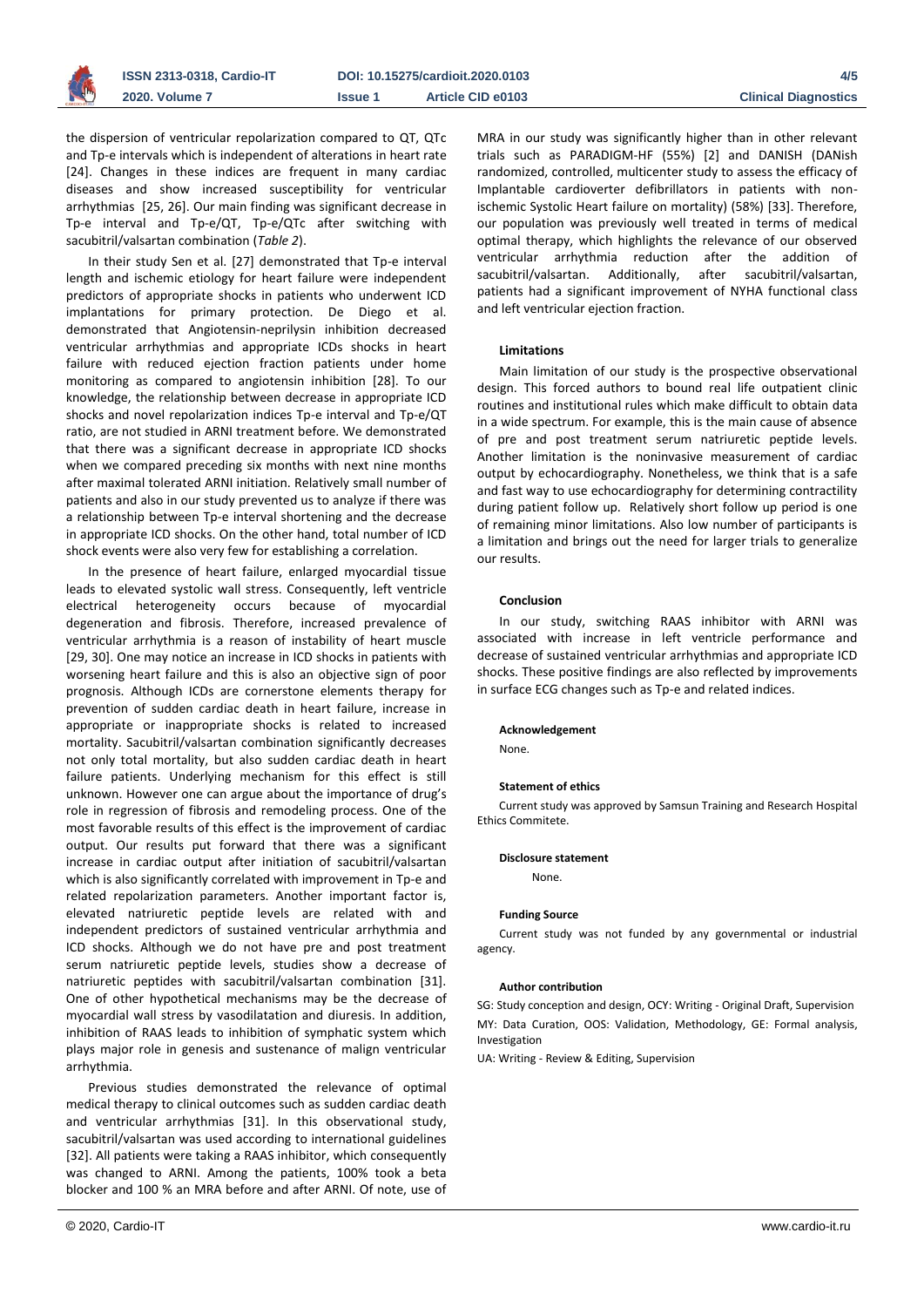

#### **References**

- 1. Grabowski M, Ozierański K, Balsam P, et al. The effect of sacubitril / valsartan on the occurrence of ventricular arrhythmia and the risk of sudden cardiac death in patients with chronic heart failure with reduced left ventricular ejection fraction. Expert opinion of the Heart Rhythm and Heart Failure Sections of the Polish Cardiac Society. *Kardiol Pol.* 2019; 77(10): 987-993. <https://pubmed.ncbi.nlm.nih.gov/31527563/>
- 2. McMurray JJV, Packer M, Desai AS, et al. Angiotensine neprilysin inhibition versus enalapril in heart failure. *N Engl J Med* 2014; 371: 993-1004. <https://pubmed.ncbi.nlm.nih.gov/25176015/>
- 3. Opthof T, Coronel R, Janse MJ. Is there a significant transmural gradient in repolarization time in the intact heart?: Repolarization Gradients in the Intact Heart. *Circ Arrhythm Electrophysiol* 2009; 2: 89- 96. <https://pubmed.ncbi.nlm.nih.gov/19808447/>
- 4. Antzelevitch C, Sicouri S, Litovsky SH, et al. Heterogeneity within the ventricular wall. Electrophysiology and pharmacology of epicardial, endocardial, and M cells. *Circ Res* 1991; 69: 1427-1449. <https://pubmed.ncbi.nlm.nih.gov/1659499/>
- 5. Topilski I, Rogowski O, Rosso R, et al. The morphology of the QT interval predicts torsade de pointes during acquired bradyarrhythmias. *J Am Coll Cardiol* 2007; 49: 320-328. <https://pubmed.ncbi.nlm.nih.gov/17239713/>
- 6. Shimizu M, Ino H, Okeie K, et al. T-peak to T-end interval may be a better predictor of high-risk patients with hypertrophic cardiomyopathy associated with a cardiac troponin I mutation than QT dispersion. *Clin Cardiol* 2002; 25: 335-339 <https://pubmed.ncbi.nlm.nih.gov/12109867/>
- 7. Yontar OC, Karaagac K, Tenekecioglu E, et al. Assessment of ventricular repolarization inhomogeneity in patients with mitral valve prolapse: value of T wave peak to end interval. *Int J Clin Exp Med*. 2014; 7(8): 2173-8 <http://www.ncbi.nlm.nih.gov/pmc/articles/PMC4161563>
- 8. Haarmark C, Hansen PR, Vedel-Larsen E, et al. The prognostic value of the Tpeak-Tend interval in patients undergoing primary percutaneous coronary intervention for ST-segment elevation myocardial infarction. *J Electrocardiol* 2009; 42: 555-560 <https://pubmed.ncbi.nlm.nih.gov/19643432/>
- Karaagac K, Yontar OC, Tenekecioglu E, et al. Evaluation of Tp-Te interval and Tp-Te/QTc ratio in patients with coronary artery ectasia. Int *J Clin Exp Med*. 2014; 7(9): 2865-70. <https://doi.org/10.1093/cvr/cvu091.111>
- 10. Van de Water A, Verheyen J, Xhonneux R, et al. An improved method to correct the QT interval of the electrocardiogram for changes in heart rate. *J Pharmacol Methods*. 1989; 22(3): 207-17.
- 11. Isbister GK, Page CB. Drug induced QT prolongation: the measurement and assessment of the QT interval in clinical practice. *Br J Clin Pharmacol* 2013; 76(1):48–57[. https://doi.org/10.1111/bcp.12040](https://doi.org/10.1111/bcp.12040)
- 12. Cubeddu LX. Iatrogenic QT abnormalities and fatal arrhythmias: mechanisms and clinical significance. *Curr Cardiol Rev* 2009; 5(3): 166– 176. <https://doi.org/10.2174/157340309788970397>
- 13. Redfern WS, Carlsson L, Davis AS, et al. Relationships between preclinical cardiac electrophysiology, clinical QT interval prolongation and torsade de pointes for a broad range of drugs: evidence for a provisional safety margin in drug development. *Cardiovasc Res* 2003; 58(1): 32–45
- 14. Wang YH, Shi CX, Dong F, et al. Inhibition of the rapid component of the delayed rectifier potassium current in ventricular myocytes by angiotensin II via the AT1 receptor. *Br J Pharmacol* 2008; 154(2):429– 439[. https://doi.org/10.1038/bjp.2008.95](https://doi.org/10.1038/bjp.2008.95)
- 15. Klimas J, Kruzliak P, Rabkin SW. Modulation of the QT interval duration in hypertension with antihypertensive treatment. *Hypertens Res* 2015; 38(7): 447–454[. https://doi.org/10.1038/hr.2015.30](https://doi.org/10.1038/hr.2015.30)
- 16. Langenickel TH, Jordaan P, Petruck J, et al. Single therapeutic and supratherapeutic doses of sacubitril/valsartan (LCZ696) do not affect cardiac repolarization. *Eur J Clin Pharmacol*. 2016; 72(8): 917-24. [https://doi.org/10.1007/s00228-016-2062-9.](https://doi.org/10.1007/s00228-016-2062-9)
- 17. Mozos I. Laboratory markers of ventricular arrhythmia risk in renal failure. *Biomed Res Int* 2014; 2014: 509204. <https://doi.org/10.1155/2014/509204>
- 18. Singh JP, Johnston J, Sleight P, Bird R, Ryder K, Hart G. Left ventricular hypertrophy in hypertensive patients is associated with abnormal rate adaptation of QT interval. *J Am Coll Cardiol* 1997; 29(4): 778–84. [https://doi.org/10.1016/S0735-1097\(96\)00576-1](https://doi.org/10.1016/S0735-1097(96)00576-1)
- 19. Kors JA, Ritsema van Eck HJ, van Herpen G. Themeaning of the Tp-Te interval and its diagnostic value. *J Electrocardiol* 2008; 41:575–80. [https://doi.org/10.1016/j. jelectrocard.2008.07.030](https://doi.org/10.1016/j.%20jelectrocard.2008.07.030)
- 20. Antzelevitch C, Sicouri S, Di Diego JM, et al. Does Tpeak-tend provide an index of transmural dispersion of repolarization? *Heart Rhythm* 2007; 4: 1114–6[. https://doi.org/10.1016/j.hrthm.2007.05.028.](https://doi.org/10.1016/j.hrthm.2007.05.028)
- 21. Castro Hevia J, Antzelevitch C, Tornes Barzaga F, et al. Tpeak-tend and Tpeak-tend dispersion as risk factors for ventricular tachycardia/ventricular fibrillation in patients with the Brugada syndrome. *J Am Coll Cardiol* 2006; 47: 1828–34. [https://doi.org/10.1016/j.jacc.2005.12. 049.](https://doi.org/10.1016/j.jacc.2005.12.%20049)
- 22. Smetana P, Schmidt A, Zabel M, et al. Assessment of repolarization heterogeneity for prediction of mortality in cardiovascular disease: peak to the end of the T wave interval and nondipolar repolarization components. *J Electrocardiol* 2011; 44:301–8. [https://doi.org/10.1016/j.jelectrocard.2011.03.004.](https://doi.org/10.1016/j.jelectrocard.2011.03.004)
- 23. Erikssen G, Liestol K, Gullestad L, et al. The terminal part of the QT interval (T peak to T end): a predictor of mortality after acute myocardial infarction. *Ann Noninvasive Electrocardiol* 2012; 17:85–94. [https://doi.org/10.1111/j.1542-474X.2012.00493.x.](https://doi.org/10.1111/j.1542-474X.2012.00493.x)
- 24. Gupta P, Patel C, Patel H, et al. T(p-e)/QT ratio as an index of arrhythmogenesis. *J Electrocardiol* 2008; 41:567–74. [https://doi.org/10.1016/j.jelectrocard.2008.07.016.](https://doi.org/10.1016/j.jelectrocard.2008.07.016)
- 25. Waks JW, Tereshchenko LG, Parekh RS. Electrocardiographic predictors of mortality and sudden cardiac death in patients with end stage renal disease on hemodialysis. *J Electrocardiol* 2016; 49(6): 848–54. <http://dx.doi.org/10.1016/j.jelectrocard.2016.07.020>
- 26. Kalantzi K, Gouva C, Letsas KP, et al. The impact of hemodialysis on the dispersion of ventricular repolarization. *Pacing Clin Electrophysiol* 2013; 36(3): 322–7. <http://dx.doi.org/10.1111/pace.12066>
- 27. Sen O, Yilmaz S, Sen F, et al. T-peak to T-end Interval Predicts Appropriate Shocks in Patients with Heart Failure Undergoing Implantable Cardioverter Defibrillator Implantation for Primary<br>Prophylaxis. Ann Noninvasive Electrocardiol 2016. Prophylaxis. *Ann Noninvasive Electrocardiol* 2016. [https://doi.org/10.1111/anec.12383.](https://doi.org/10.1111/anec.12383)
- 28. de Diego C, González-Torres L, Núñez JM, et al. Effects of angiotensinneprilysin inhibition compared to angiotensin inhibition on ventricular arrhythmias in reduced ejection fraction patients under continuous remote monitoring of implantable defibrillator devices. *Heart Rhythm*. 2018; 15(3): 395-402. <https://pubmed.ncbi.nlm.nih.gov/29146274/>
- 29. Jiménez-Candil J, Hernández J, Perdiguero P, et al. Prognostic Significance of Nonsustained Ventricular Tachycardia Episodes Occurring Early After Implantable Cardioverter-Defibrillator Implantation Among Patients With Left Ventricular Dysfunction. *Am J Cardiol.* 2016 Nov 15; 118(10): 1503-1510. [https://doi.org/10.1016/j.amjcard.2016.08.015.](https://doi.org/10.1016/j.amjcard.2016.08.015)
- 30. Kubik M, Dąbrowska-Kugacka A, Lewicka E, et al. Predictors of poor outcome in patients with left ventricular noncompaction: Review of the literature. Adv Clin Exp Med. 2018 Mar;27(3):415-422. <https://doi.org/10.17219/acem/67457>
- 31. Bleyer AJ, Hartman J, Brannon PC, et al. Characteristics of sudden death in hemodialysis patients. *Kidney Int* 2006; 69: 2268–73. <https://doi.org/10.1038/SJ.KI.5000446>
- 32. Ponikowski P, Voors AA, Anker SD, et al. 2016. ESC Guidelines for the diagnosis and treatment of acute and chronic heart failure: The Task Force for the diagnosis and treatment of acute and chronic heart failure of the European Society of Cardiology (ESC). Developed with the special contribution of the Heart Failure Association (HFA) of the ESC. *Eur J Heart Fail* 2016; 18: 891–975. <https://pubmed.ncbi.nlm.nih.gov/27206819/>